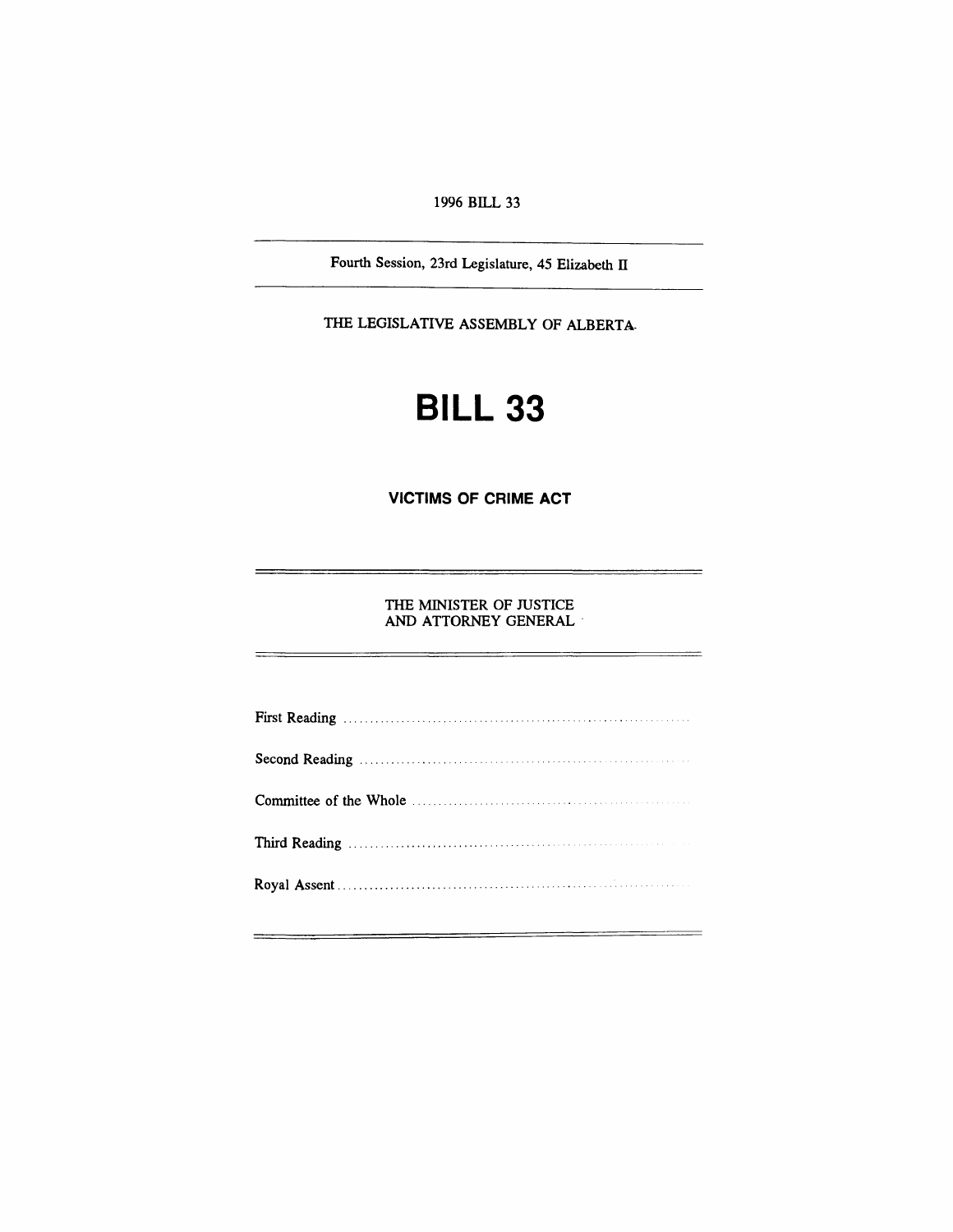# *BILL 33*

### *1996*

# *VICTIMS OF CRIME ACT*

*(Assented to ,1996)*

### *Table ofContents*

| Definitions                        |               |
|------------------------------------|---------------|
| Principles                         |               |
| Director                           | $\frac{2}{3}$ |
| Information                        | 4             |
| Committee                          | 5             |
| Duties of the Committee            | 6             |
| Appeal Board                       | 7             |
| Surcharge                          | 8             |
| Fund                               | 9             |
| Use of Fund                        | 10            |
| Grants                             | 11            |
| Eligibility for financial benefits | 12            |
| Determining financial benefits     | 13            |
| Appeals                            | 14            |
| Payments                           | 15            |
| False statements                   | 16            |
| Regulations                        | 17            |
| Cause of action not created        | 18            |
| Transitional                       | 19            |
| Consequential                      | 20            |
| Repeal                             | 21            |
| Coming into force                  | 22            |
|                                    |               |

*HER MAJESTY, by and with the advice and consent of the Legislative Assembly of Alberta, enacts as follows:*

## *Definitions*

- *<sup>1</sup> In this Act,*
	- *(a) "Appeal Board" means the Criminal Injuries Appeal Board established under section 7;*
	- *(b) "child" includes an illegitimate child:*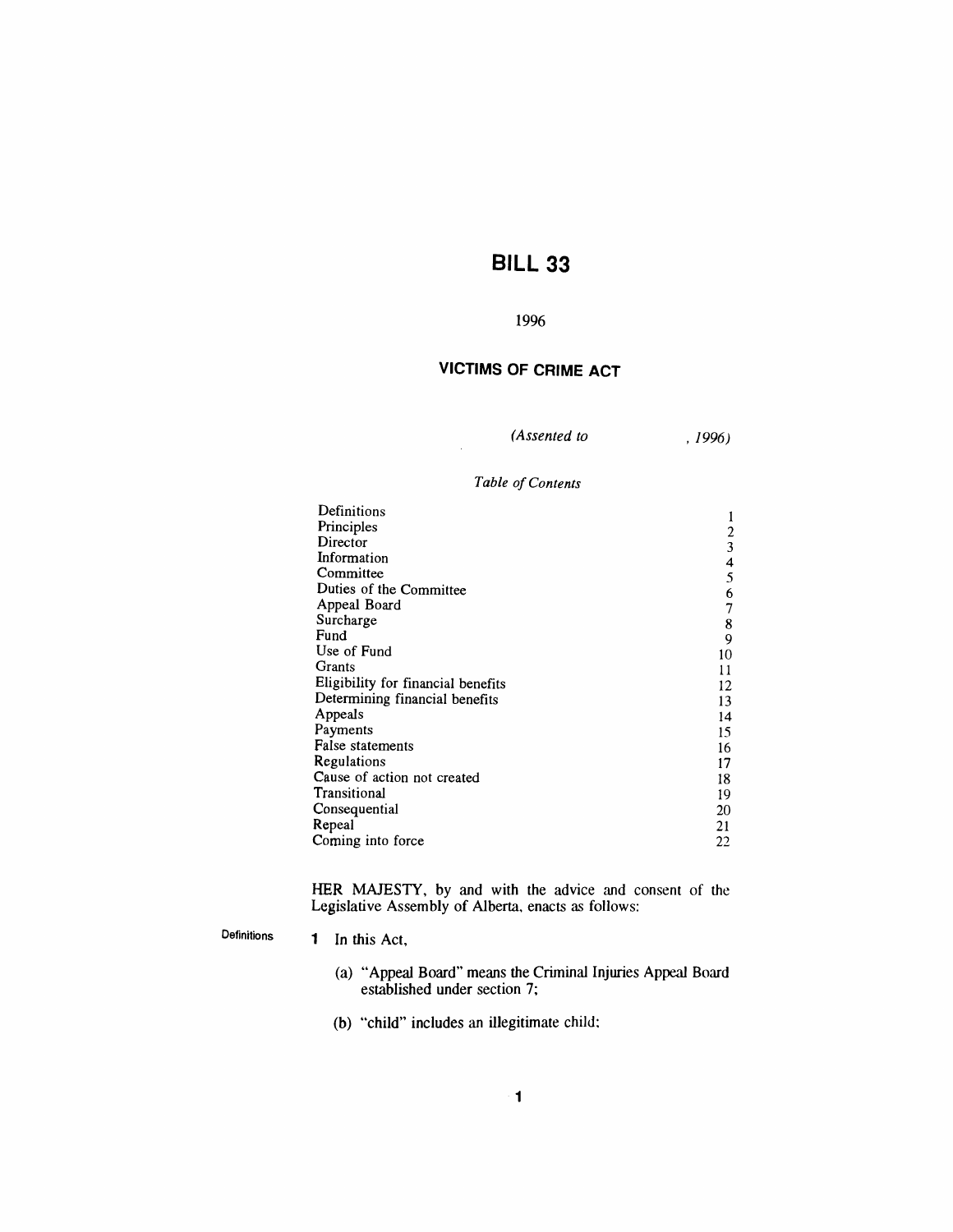- *(c) "cohabitant" means a common law spouse of the opposite sex who cohabited with the victim for*
	- *(i) at least the 5 years immediately preceding the victim's death, or*
	- *(ii) at least the 2 years immediately preceding the victim's death, if there is a child of the common law relationship;*
- *(d) "Committee" means the Victims of Crime Programs Committee established under section 5;*
- *(e) "dependant" means a spouse, cohabitant, child or other relative of a victim who was, in whole or in part, dependent on the income of the victim at the time of the victim's death and includes a child of the victim bom after the victim's death;*
- *(f) "Director" means the Director designated under section 3;*
- *(g) "enactment" means any Act, regulation, order or by-law enacted in relation to any matter over which the Legislature has legislative authority;*
- *(h) "Fund" means the Victims of Crime Fund;*
- *(i) "fine" includes a specified penalty;*
- *(j) "Minister" means the Minister determined under section 16 of the Government Organization Act as the Minister responsible for this Act;*
- *(k) "victim" means*
	- *(i) with respect to financial benefits, a person who is injured or dies as a direct result of an act or omission described in section 12(1), and*
	- *(ii) with respect to a program, a person who suffers a loss or injury as the result of the commission of an offence.*

*Principles*

- *2(1) The following principles apply to the treatment of victims:*
	- *(a) victims should be treated with courtesy and compassion and with respect for their dignity and privacy and should suffer the minimum of necessary inconvenience from their involvement in the criminal justice system;*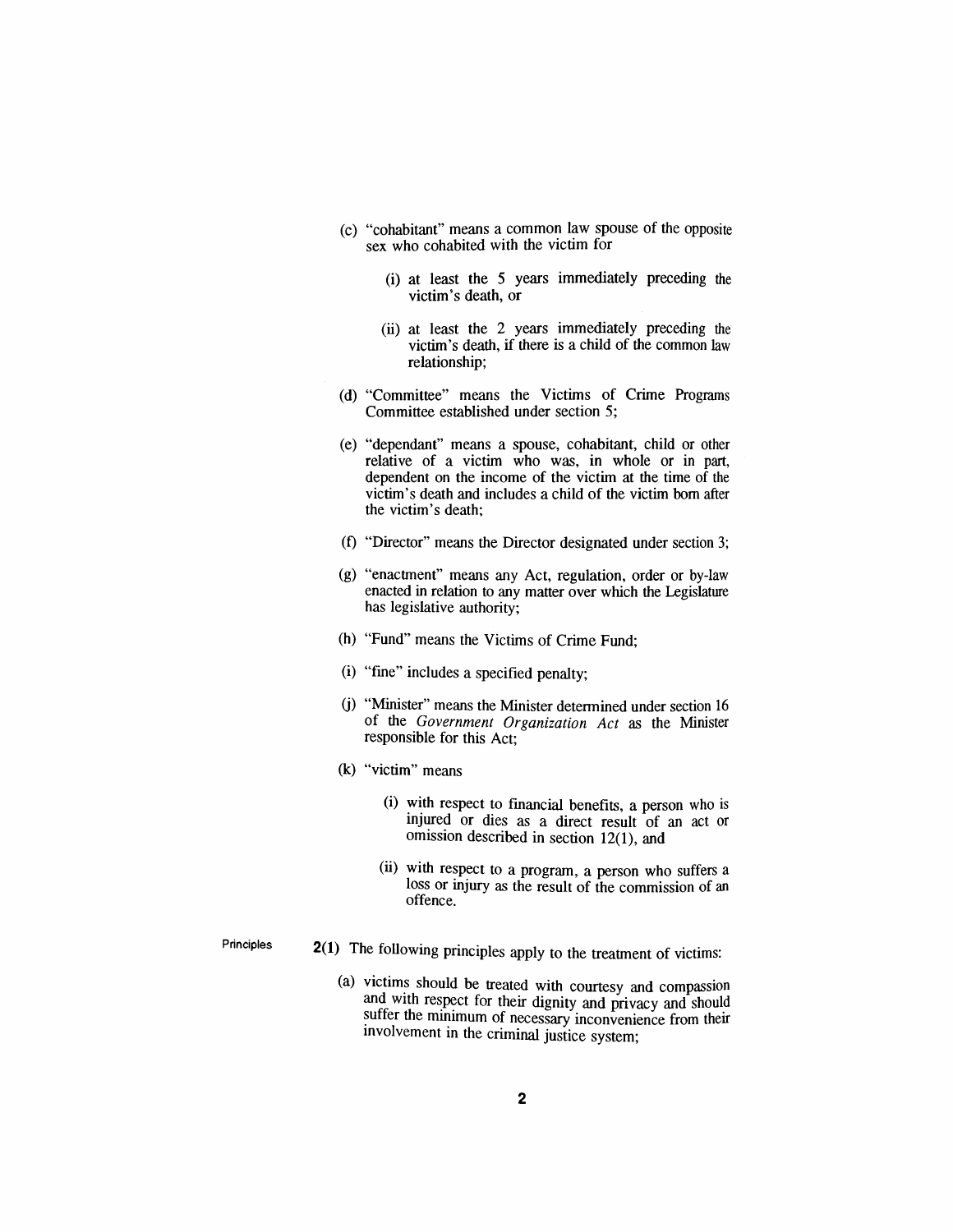- *(b) victims should promptly receive, in accordance with this Act and the regulations, financial benefits for the injuries that they have suffered;*
- *(c) information should be made available to victims about their participation in criminal proceedings and scheduling, progress and ultimate disposition of the proceedings;*
- *(d) where appropriate, the views and concerns of victims should be considered and appropriate assistance provided throughout the criminal process;*
- *(e) if the personal interests of victims are affected, the views or concerns of the victims should be brought to the attention of the court, where appropriate and consistent with criminal law and procedure;*
- *(f) measures should be taken when necessary to ensure the safety of victims and their families and to protect them from intimidation and retaliation;*
- *(g) victims should be informed of the availability of relevant services.*

*(2) Victims should report the crime and co-operate with law enforcement authorities.*

*Director 3(1) The Minister may designate an employee under the administration of the Minister as the Director to carry out the duties and functions of the Director under this Act.*

- *(2) The duties and functions of the Director include*
	- *(a) providing victims and their dependants with general information concerning*
		- *(i) the structure and operation of the justice system,*
		- *(ii) victim services, and*
		- *(iii) this Act,*
	- *(b) on request by victims who feel they have not been treated in accordance with the principles of this Act, providing information on how to resolve their concerns,*
	- *(c) in accordance with section 13, evaluating applications for and making decisions respecting eligibility for financial benefits, and*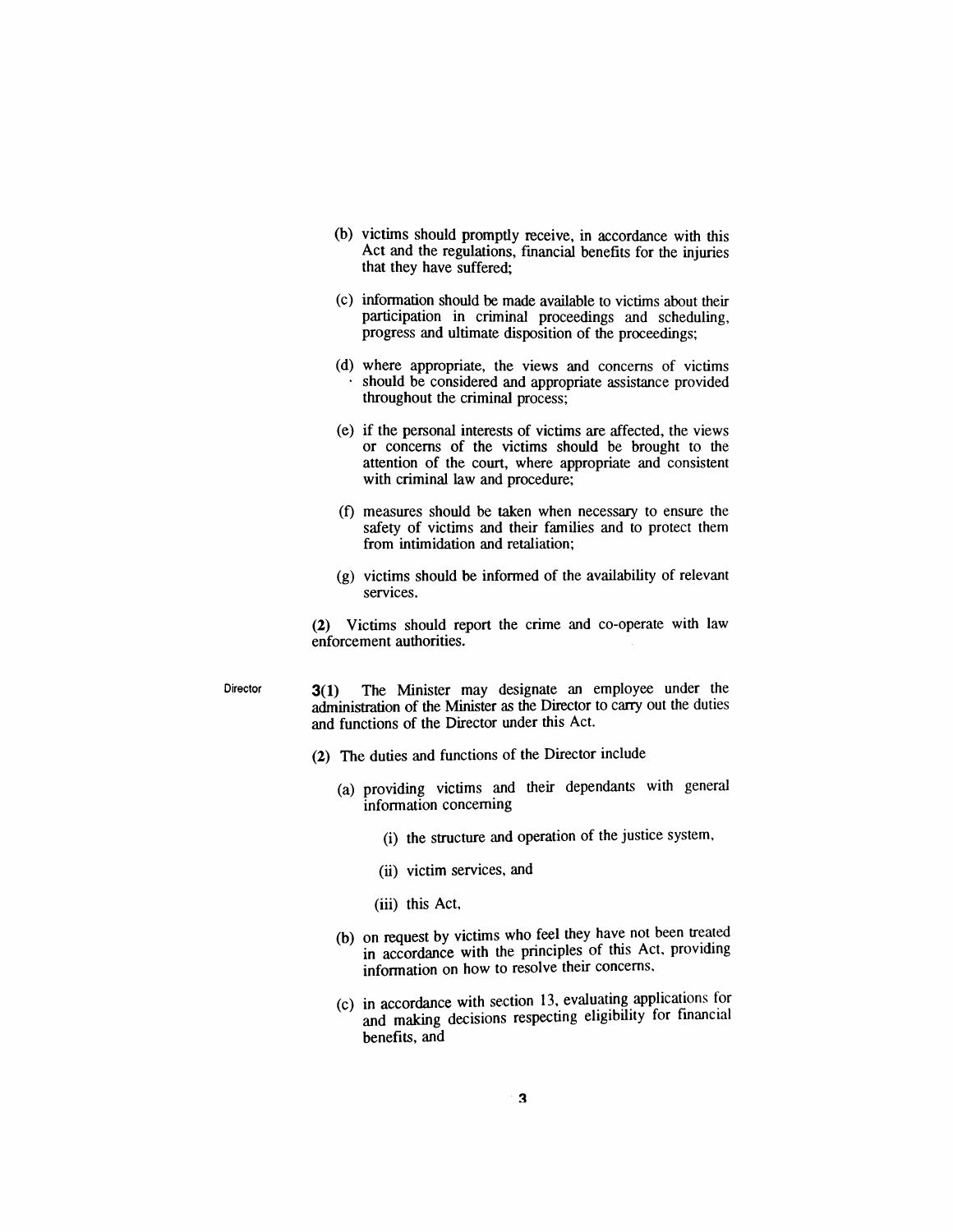*(d) any other duties assigned by the Minister.*

*(3) The Director may delegate his duties to an employee under the administration of the Minister.*

*Information 4(1) Subject to the limits imposed by the availability of resources, enactments, including the Young Offenders Act and the Young Offenders Act (Canada), and other limits that are reasonable in the circumstances of each case, a victim, on request and at the earliest opportunity, is to be provided with information by the person or agency that has the information with respect to the case, on*

- *(a) the status of the police investigation and any prosecution that results from that investigation, if the information does not harm a law enforcement matter nor harm investigative techniques and procedures currently used, or likely to be used, in law enforcement;*
- *(b) the role of the victim and of the other persons involved in the prosecution of the offence;*
- *(c) court procedures;*

*Committee*

*(d) any opportunity for the victim to make representations to the court on the impact of the offence on the victim.*

*(2) For the purposes of this section, "victim" in relation to an offence means a person to whom harm has been done or who suffers physical or emotional loss as a result of the commission of the offence and, if the person is dead, ill or otherwise incapable, includes the spouse, cohabitant or any relative of that person or anyone who has custody of that person in law or in fact or who is responsible for the care or support of that person.*

*5(1) A Victims of Crime Programs Committee is established consisting of at least 3 but not more than 5 members appointed by the Minister.*

*(2) The Minister may designate one of the members of the Committee to chair the Committee.*

*(3) Members of the Committee who are not employees of the Government may be paid remuneration, and may receive reasonable travelling and living expenses while away from their ordinary places of residence in the course of their duties as members of the Committee, at rates prescribed by the Minister.*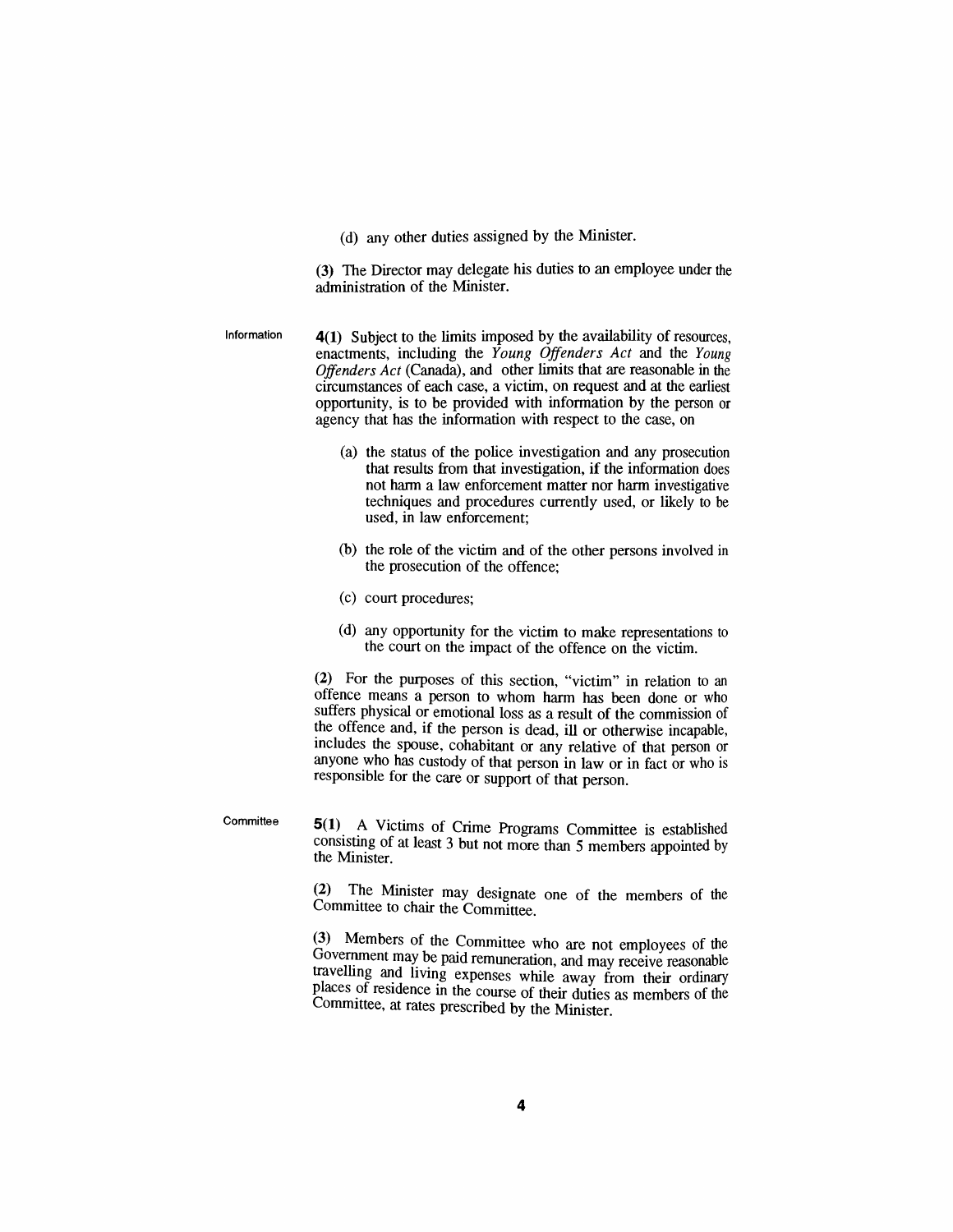*Duties of the Committee*

- *6 At the request of the Director, the Committee is to*
	- *(a) evaluate applications for grants for programs,*
	- *(b) provide information with respect to programs and services that assist victims, and*
	- *(c) undertake other duties related to the administration of this Act.*
- *Appeal Board 7(1) A Criminal Injuries Appeal Board is established consisting of up to 3 members appointed by the Minister, one of whom must be a physician.*

*(2) The Minister may designate one of the members of the Appeal Board to chair the Appeal Board.*

*(3) Members of the Appeal Board who are not employees of the Government may be paid remuneration, and may receive reasonable travelling and living expenses while away from their ordinary places of residence in the course of their duties as members of the Appeal Board, at rates prescribed by the Minister.*

*(4) The quorum of the Appeal Board is 2 members.*

*Surcharge 8(1) If a fine is imposed on a person who is convicted of an offence under an enactment, the person must pay a surcharge unless*

- *(a) the offence is a contravention of a municipal by-law or a Metis settlement by-law, or*
- *(b) the offence is excluded from the application of this section by the regulations.*

*(2) The amount of a surcharge is the amount provided for in the regulations.*

*(3) The surcharge may be collected in the same manner as a fine.*

*(4) Notwithstanding any other enactment, any payment made by or on behalf of a person convicted of an offence is to be applied first to payment in full of the surcharge.*

*(5) Notwithstanding any other enactment, the proceeds of the surcharge must be deposited in the Fund.*

*(6) Section 34(1) of the Corrections Act and section 718.1 of the Criminal Code (Canada) do not apply to a surcharge.*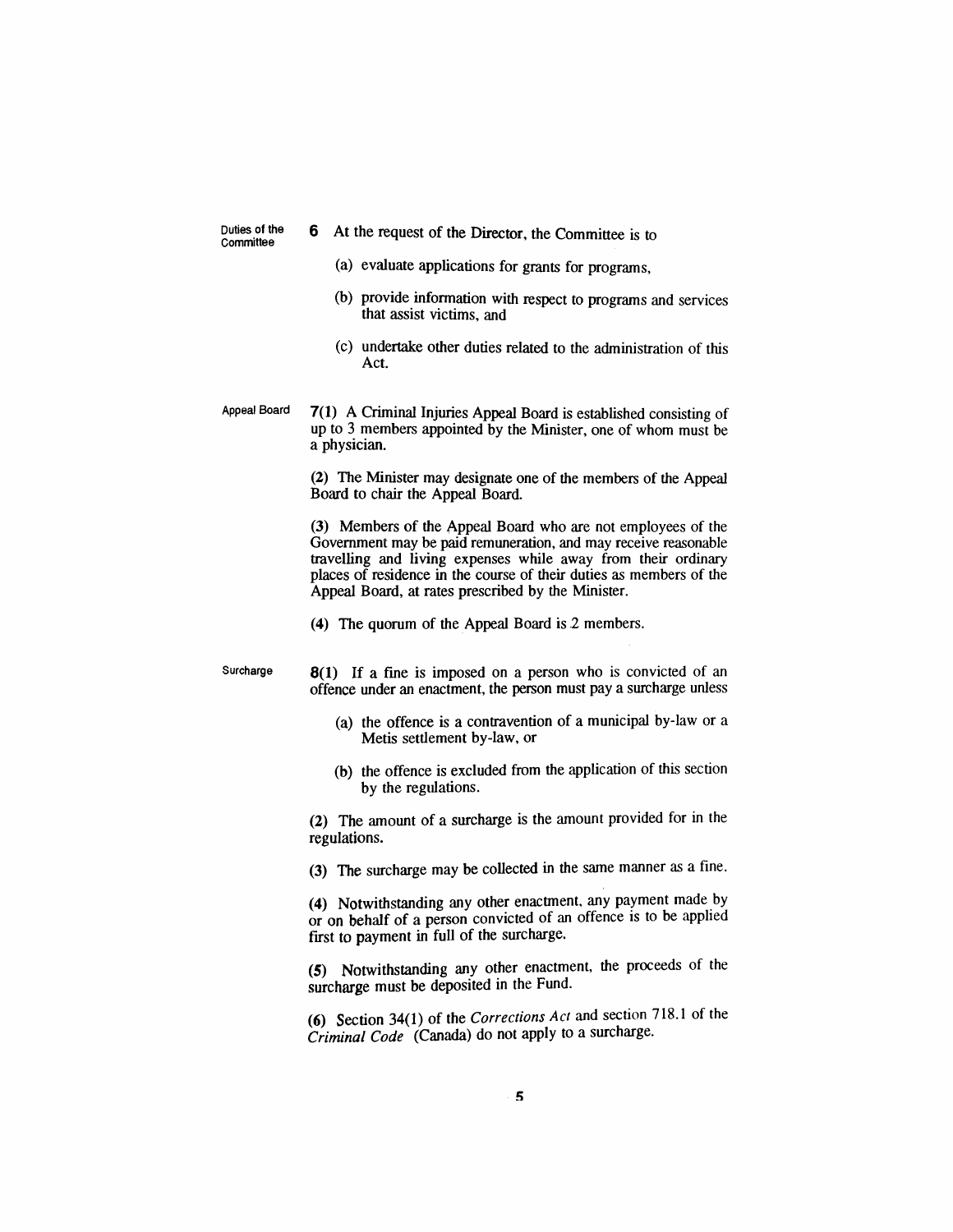- *Fund 9(1) The Victims' Programs Assistance Fund is continued as the "Victims of Crime Fund".*
	- *(2) The following must be deposited into the Fund:*
		- *(a) money from victim fine surcharges collected in Alberta pursuant to section 727.9 of the Criminal Code (Canada) directed by the Lieutenant Governor in Council to be paid into the Fund;*
		- *(b) money collected from surcharges under this Act;*
		- *(c) money received by the Crown for the purpose of assisting victims;*
		- *(d) money appropriated by the Legislature for the purposes of the Fund;*
		- *(e) subject to section 19(2), money received as repayment of a financial benefit under this Act;*
		- *(f) money received as repayment of a grant under this Act;*
		- *(g) money received as repayment of a financial benefit that is a debt due to the Crown pursuant to section 16(3);*
		- *(h) money payable to the Crown in right of Alberta under an agreement with the Crown in right of Canada respecting assistance to victims that is approved by the Minister for deposit in the Fund.*
	- *(3) The Provincial Treasurer holds and administers the Fund.*
	- *(4) The income of the Fund accrues to and forms part of the Fund.*

*(5) The Provincial Treasurer may be designated as a depositor in a Consolidated Cash Investment Trust Fund on behalf of the Fund.*

*Use of Fund 10(1) The Minister may, in accordance with this Act and the regulations, request that payments be made from the Fund*

- *(a) for grants under section 11;*
- *(b) for costs incurred by the Committee and Appeal Board in carrying out their duties under this Act;*
- *(c) for remuneration and expenses payable to the members of the Committee and the Appeal Board;*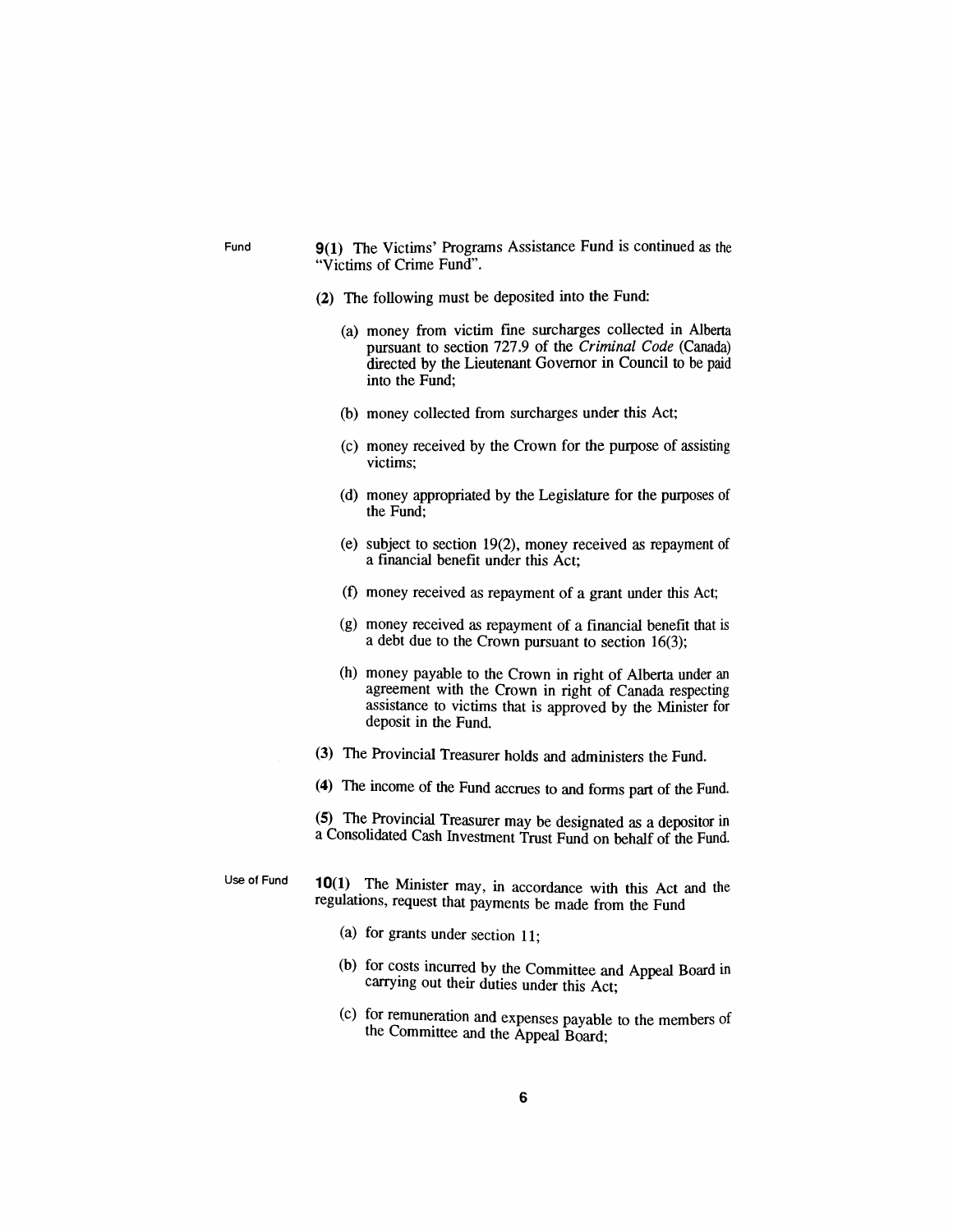- *(d) for financial benefits payable pursuant to sections 13 15 and 19(3);*
- *(e) to pay the costs of administering this Act.*

*(2) The Provincial Treasurer may, at the request of the Minister under subsection (1) made on reasonable notice, pay money from the Fund in accordance with the request.*

*Grants 11 The Minister may, in accordance with the regulations and on the recommendation of the Committee, make grants with respect to programs that benefit victims of crime.*

*Eligibility for financial benefits*

- *12(1) Subject to subsection (4),*
	- *(a) a victim in respect of the victim's injury, or*
	- *(b) a dependant in respect of a victim's death,*

*may, in accordance with the regulations, apply to the Director for financial benefits if the injury or death was the direct result of an act or omission that occurred in Alberta and is one of the offences under the Criminal Code (Canada) specified in the regulations.*

- *(2) An application under subsection (1)*
	- *(a) must be made within one year of the date of the injury or death or within one year of the date when the victim becomes aware of or knows or ought to know the nature of the injuries and recognizes the effects of the injuries, and*
	- *(b) may be made only with respect to an act or omission that was reported, within a reasonable time after it happened, to the appropriate law enforcement authority.*

*(3) Notwithstanding subsection (2)(a), the Director may extend the period of time for making an application if in the opinion of the Director it is appropriate to do so.*

- *(4) The following are not eligible for financial benefits:*
	- *(a) a person who is convicted of a criminal offence arising from the events that resulted in the injury or death of the person;*
	- *(b) a peace officer whose injury or death occurs in the course of carrying out the duties of a peace officer;*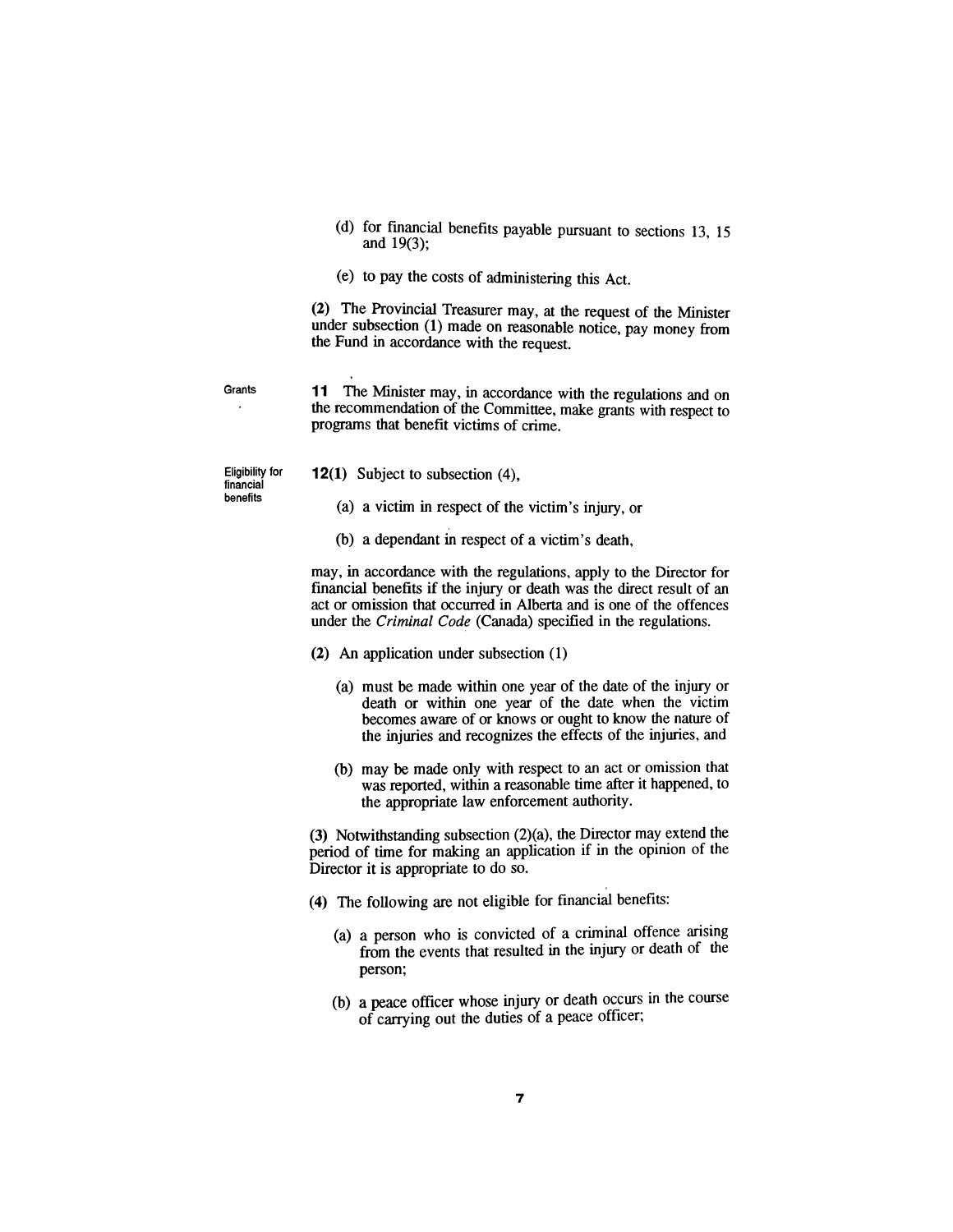*(c) a dependant of a person described in clause (a) or (b) unless the dependant is also a dependant of another person who is a victim as a result of the same events.*

*Determining financial benefits*

*13(1) On receipt of an application for financial benefits, the Director must determine, in accordance with this Act and the regulations, whether financial benefits are payable and the amount of those financial benefits, if any.*

*(2) Subject to the regulations, for the purpose of determining the amount of financial benefits, the Director may*

- *(a) require the applicant to provide information respecting how the injuries were acquired and describing the injuries suffered by the victim or dependant resulting from the victim's injury or death, and*
- *(b) receive in evidence any statement, document, information or matter that, in the opinion of the Director, may assist in dealing with the application, whether or not the statement, document, information or matter would be admissible as evidence in a court of law.*

*(3) In determining the amount of financial benefits, if any, to be paid to or on behalf of a victim or dependant, the Director may, in accordance with the regulations, reduce the amount of the financial benefits if in the opinion of the Director, subject to the regulations, the victim's conduct directly or indirectly contributed to the victim's injury or death.*

- *(4) The Director must*
	- *(a) give written notice of the determination under this section to the applicant, and*
	- *(b) notify the applicant that the applicant may appeal the determination and may request that the appeal be in person or by written submission.*

*(5) The Director's determination under this section may be appealed to the Appeal Board in accordance with the regulations.*

*Appeals*

*14(1) The Appeal Board must hear appeals with respect to the Director s determination of financial benefits and the review, variance or rescission of an order pursuant to section 15.*

*(2) The Appeal Board may, with respect to an application, review amllatters submitted to the Director and all evidence considered by*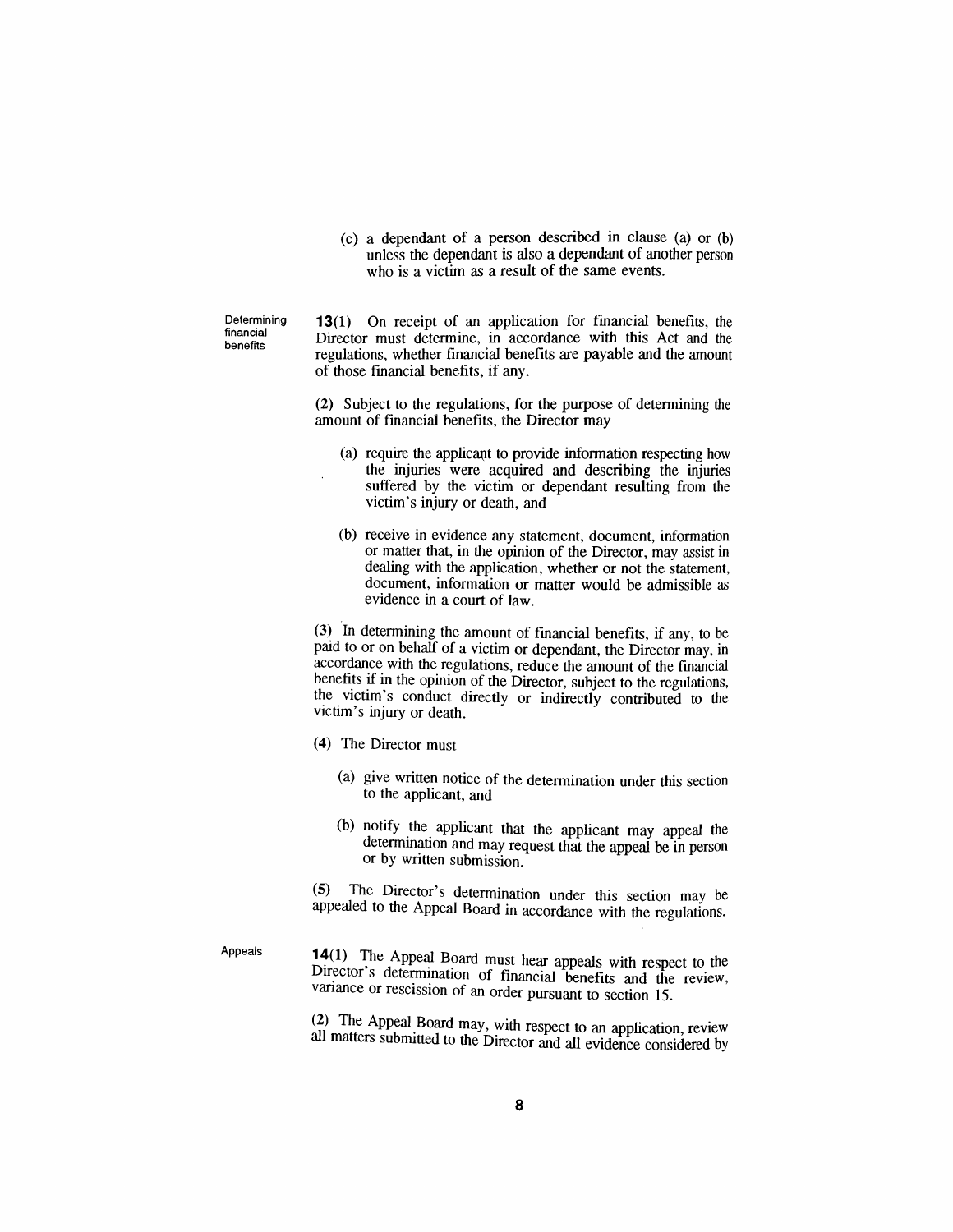*the Director whether or not they would be admissible in a court of law.*

- *(3) The Appeal Board may*
	- *(a) request persons with special technical knowledge to advise the Appeal Board on matters relevant to an appeal, and*
	- *(b) require an applicant to undergo a medical examination by a physician named or approved by the Appeal Board.*
- *(4) The Appeal Board may*
	- *(a) rescind, confirm or vary the decision of the Director as to eligibility for financial benefits under this Act or under an order under the Criminal Injuries Compensation Act, and*
	- *(b) confirm the determination of the Director or vary the determination of the Director as to the amount of financial benefits, determined in accordance with the regulations under this Act, by increasing or decreasing the amount to be paid.*

*(5) The decision of the Appeal Board is final and there is no appeal from the decision except on a question of jurisdiction or on a question of law.*

*Payments 15(1) Subject to subsection (2), if The Crimes Compensation Board under the Criminal Injuries Compensation Act made an order for the payment of compensation including periodic payments and all the payments ordered by that Board have not been paid, the Minister must, subject to there being sufficient money in the Fund, continue to make the payments, as financial benefits, as ordered by that Board.*

> *(2) The Director may, in accordance with this Act, review and rescind, confirm or vary an order under the Criminal Injuries Compensation Act under which payments are paid or payable*

- *(a) on an application by or on behalf of the person to whom or for whose benefit compensation is payable under the Criminal Injuries Compensation Act, or*
- *(b) on the Director's own initiative.*

*(3) The Director may impose any terms and conditions that the Director considers appropriate on an order reviewed pursuant to subsection (2).*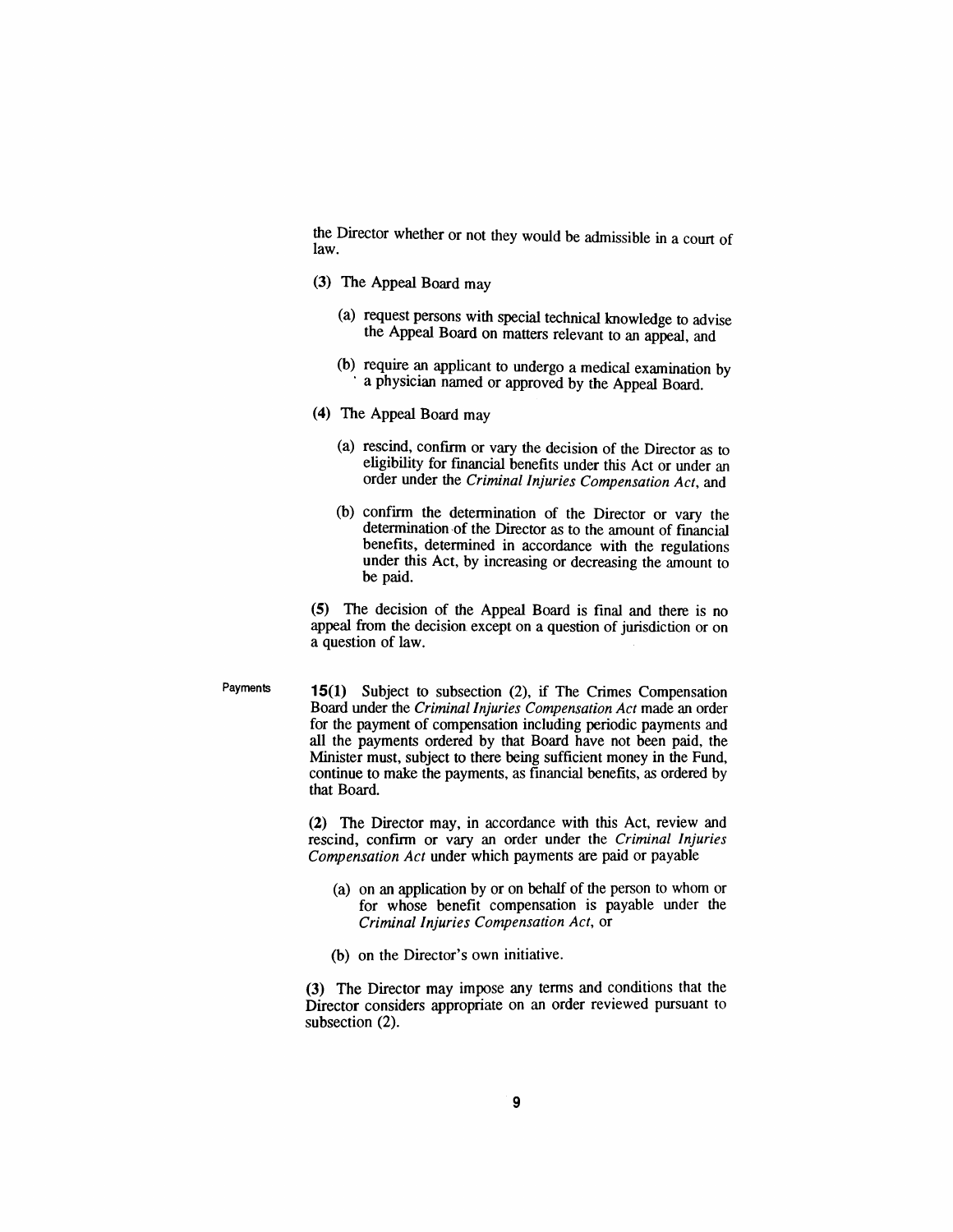*(4) The Director's determination under this section may be appealed to the Appeal Board in accordance with the regulations.*

*(5) This Act and the regulations under this Act apply to reviews of orders made under the Criminal Injuries Compensation Act and to appeals of those reviews.*

*statements 16(1) No person shall make a false or misleading statement in an application for financial benefits or a grant.*

*False*

*(2) A person who contravenes subsection (1) is guilty of an offence.*

*(3) If a person is convicted of an offence under this section, any financial benefits or grant paid to that person under this Act may be recovered by the Minister as a debt due to the Crown.*

- *Regulations 17 The Lieutenant Governor in Council may make regulations*
	- *(a) listing offences with respect to which a surcharge is not imposed;*
	- *(b) providing for the amount, or for a method of calculating the amount, of the surcharge;*
	- *(c) respecting payments under section 10;*
	- *(d) respecting grants for programs under section 11 and the amounts of the grants;*
	- *(e) respecting applications for grants;*
	- *(f) respecting the conditions on which a grant is made and requiring the repayment of the grant or a part of the grant to the Fund if the conditions are not met;*
	- *(g) requiring a recipient of a grant to account for how the grant is spent;*
	- *(h) specifying offences under the Criminal Code (Canada) for the purposes of section 12(1);*
	- *(i) respecting applications for financial benefits and the evaluation of those applications;*
	- *(j) describing conduct for which and providing for amounts by which financial benefits are to be reduced for the purposes of section 13(3);*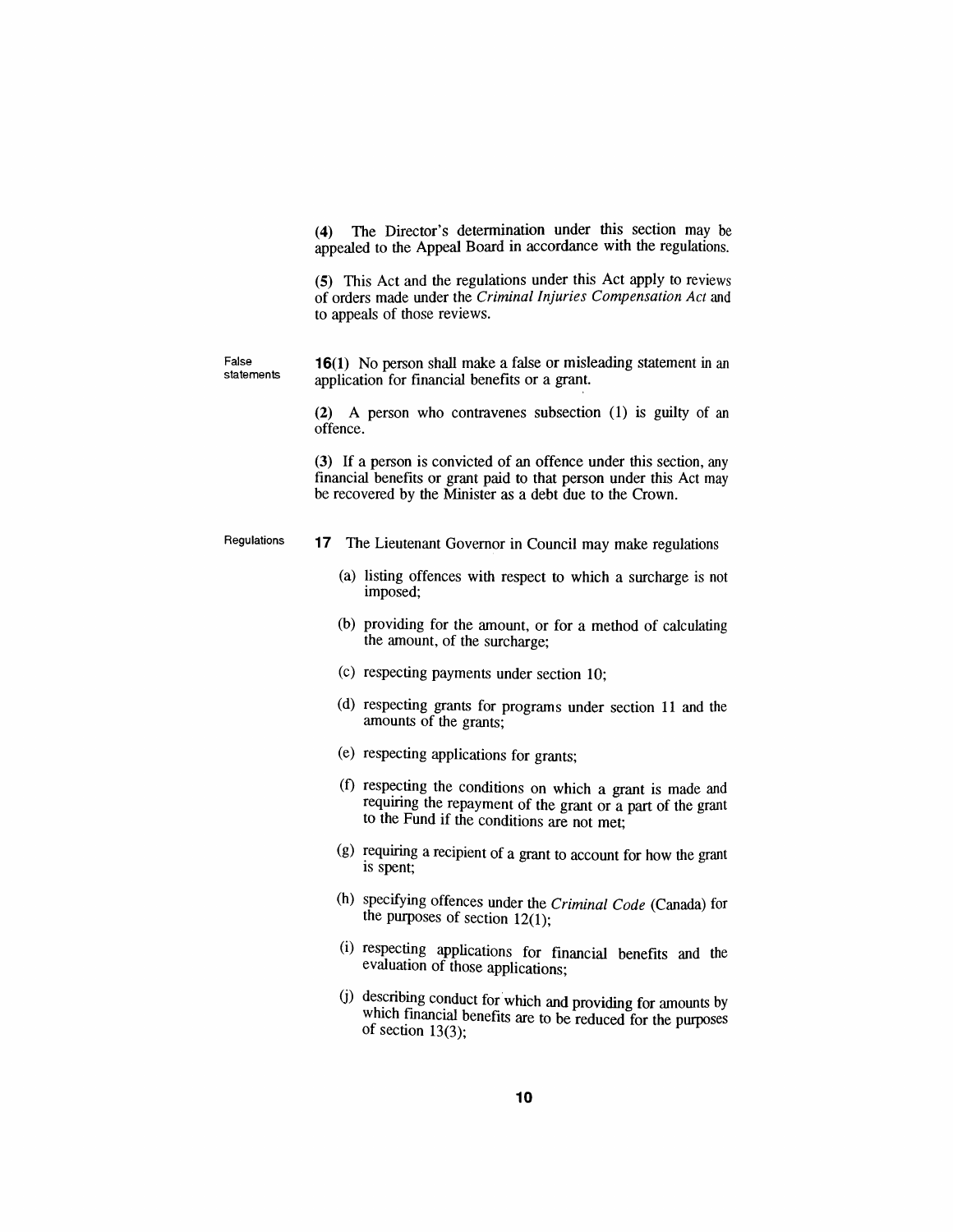- *(k) respecting the classes of injury, damages and expenses with respect to which financial benefits are payable;*
- *(l) prescribing the amounts, including the maximum amount, of financial benefits payable with respect to any class of injury or expense and with respect to any one application;*
- *(m) respecting terms and conditions to be imposed on the payment of financial benefits and how and when the payments of financial benefits are to be made;*
- *(n) respecting appeals to the Appeal Board.*

*Cause of action not created*

*18 Subject to sections 14(5) and 16(2) and (3), no cause of action, right of appeal, claim for damages or other remedy in law exists because of this Act or anything done or omitted to be done under this Act.*

*Transitional 19(1) On the coming into force of this Act an application for compensation that has been made to The Crimes Compensation Boardfor which the Board has not made an order of compensation and that the Board has not dismissed continues as an application forfinancial benefits under this Act.*

> *(2) Any repayment to the Crown made after the coming into force ofthis Actfor compensation paid pursuant to the Criminal Injuries Compensation Act is to be paid into the General Revenue Fund.*

> *(3) If an order was made for compensation under the Criminal Injuries Compensation Act but on the coming into force of this Act the compensation has not been paid, the order continues as if it were a decision to payfinancial benefits under this Act and, subject to section 15, the compensation continues to be payable as financial benefits under this Act.*

> *(4) On the coming into force ofthis Act an application for a grant under the Victims' Programs Assistance Act continues as an application for a grant under this Act.*

*Consequential 20(1) The Conflicts of Interest Act is amended in Part 3 of the Schedule by striking out "The Crimes Compensation Board and substituting "Criminal Injuries Appeal Board".*

> *(2) The Provincial Offences Procedure Act is amended in section 13(1) by adding "section 8(5) of the Victims of Crime Act"and after "Subject to".*